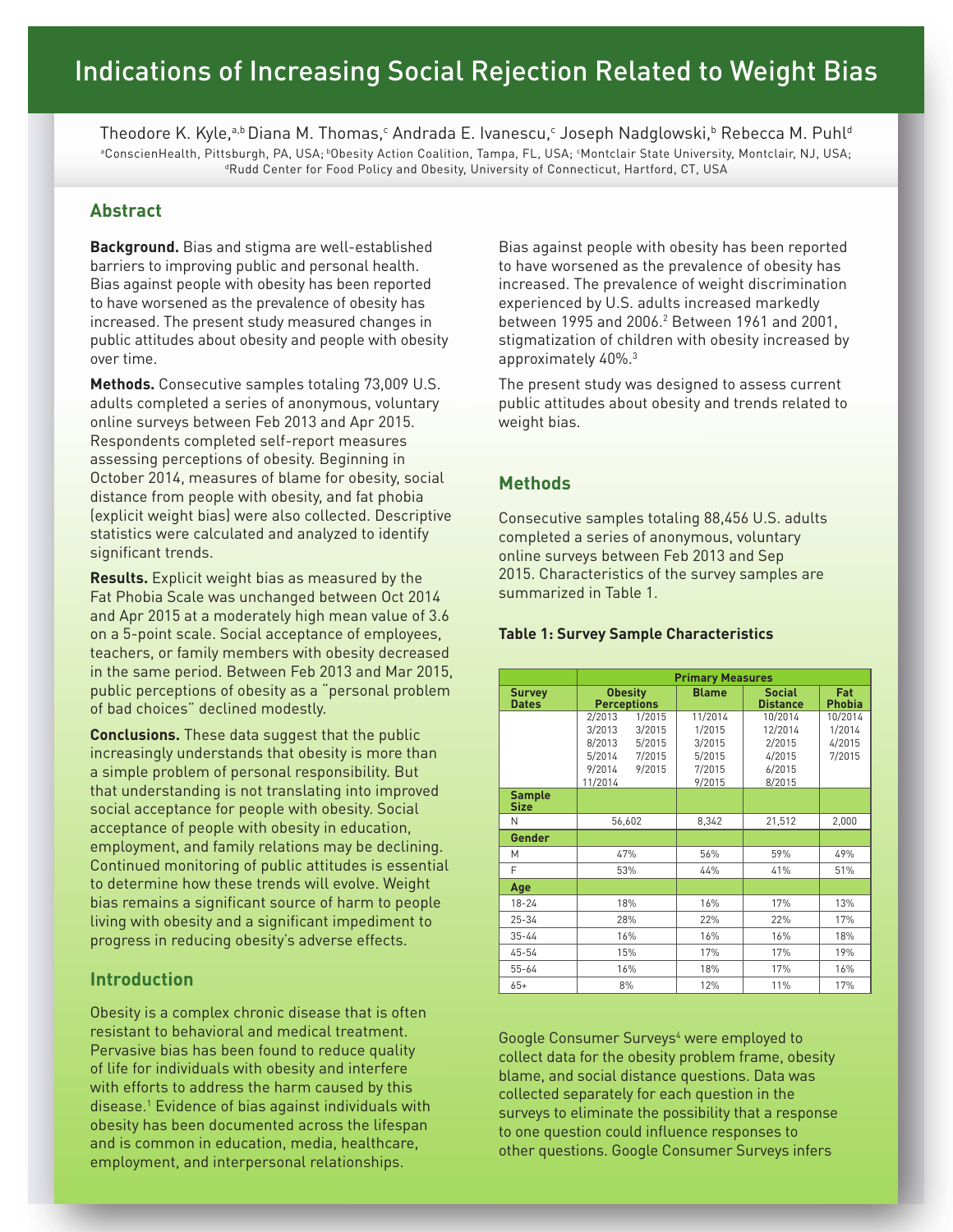respondent age and gender based on the website user's browsing history and location determined from the Internet provider address. In order to reduce bias in aggregate statistical reporting, Google Consumer Surveys also provide post-stratification weighting based on age, gender, and region. The effect yields a more accurate result with lower root mean square error and reflects a better representation of national responses.

Data for the short form of the Fat Phobia Scale<sup>5</sup> were collected by Lab42,6 a professional research organization with capabilities for collecting data from longer questionnaires than Google Consumer Surveys. The sample was recruited from online social media users, and quotas for age and gender were used to ensure that the sample was representative of the U.S. adult population.

Survey questions are outlined in Table 2. Descriptive statistics were calculated and analyzed to identify significant trends. Significance of trends was evaluated with general linear models and binomial  $\epsilon$  regression using JMP Pro version 11.

## **Table 2: Survey Questions**

#### **Obesity Perceptions** Which phrase comes closest to describing the type of problem that you think obesity is?<br>OA personal problem of bad choices OA community problem of bad food & inactivity OA medical problem <br>  $\bigcirc$  A totally different type of problem **Obesity Blame** How strongly do you agree or disagree? (5-point scale) A person with obesity is personally responsible for becoming obese. If a person has obesity, it is their own fault. The cause of obesity is beyond the control of a person with obesity **Social Distance** How strongly do you agree or disagree? (5-point scale) I wouldn't mind having a person who has obesity in my car pool every day. • I wouldn't mind spending an evening socializing with a person who has obesity. - I would avoid talking to a person with obesity if possible.<br>- If I were an employer, I would interview a person who has obesity for a job. It would be fine if a person who has obesity became my children's teacher. • I wouldn't mind if a person who has obesity married into my family. I wouldn't mind if a person who has obesity worked together with me at my workplace. I wouldn't mind if a person who has obesity moved in next door to me **Fat Phobia** Please choose the circle closest to the adjective that you feel best describes your feelings and beliefs about obese or fat people.<br>
Lazy  $\bigcirc$   $\bigcirc$   $\bigcirc$   $\bigcirc$   $\bigcirc$  Industrious Lazy  $\bigcirc$   $\bigcirc$   $\bigcirc$   $\bigcirc$  Industrious Weak  $\bigcirc$   $\bigcirc$   $\bigcirc$   $\bigcirc$  Strong<br>
No Will Power  $\bigcirc$   $\bigcirc$   $\bigcirc$   $\bigcirc$   $\bigcirc$  Will Power Self-indulgent  $\bigcirc$   $\bigcirc$   $\bigcirc$   $\bigcirc$   $\bigcirc$  Self-sac Will Power **O** O O O O Will Power Self-indulgent **O** O O O O Self-sacrificing<br>Attractive **O** O O O Unattractive Dislikes Food **O** O O O Likes Food Dislikes Food OOOO Likes Food<br>Shapeless OOOOO Shapely Good Self Control **O O O O Poor Self Control** Shapeless **O O O O Shapely**<br>Fast **O O O O Slow** Undereats **O O O O** O wereats Fast **O** O O O Slow Undereats **O** O O O O Vereats<br>Having Endurance O O O O Having No Endurance Insecure O O O O Secure Active OOOOO Inactive Low Self-esteem OOOOO High Self-esteer

## **Results** Explicit 
 weight 
 bias 
 as 
 measured 
 by 
 the 
 Fat 
 Phobia 
 Scale 
 was 
 moderately 
 high 
 and increased

Explicit weight bias as measured by the Fat Phobia Scale was moderately high and increased slightly, but not significantly (p=0.17, regression), between Oct 2014 and Jul 2015 from 3.54 to 3.60 on a 5-point scale (Figure 1).

### **Figure 1: Fat Phobia Scale Tracking**

#### **Aggregate Fat Phobia Score (5-point Scale)**



Aggregate scores for social acceptance of people with obesity, as measured by the social distance survey questions, declined significantly (p=0.0001, regression) between 2014 and 2015 (Figure 2).

### **Figure 2: Aggregate Social Acceptance**



Between Feb 2013 and Sep 2015, the proportion of the public that views obesity primarily as a "personal problem of bad choices" declined modestly (p=0.0004, binomial regression) from 44% to 36% (Figure 3).

### **Figure 3: Prevalence of Perception That Obesity Is a "Personal Problem of Bad Choices"**